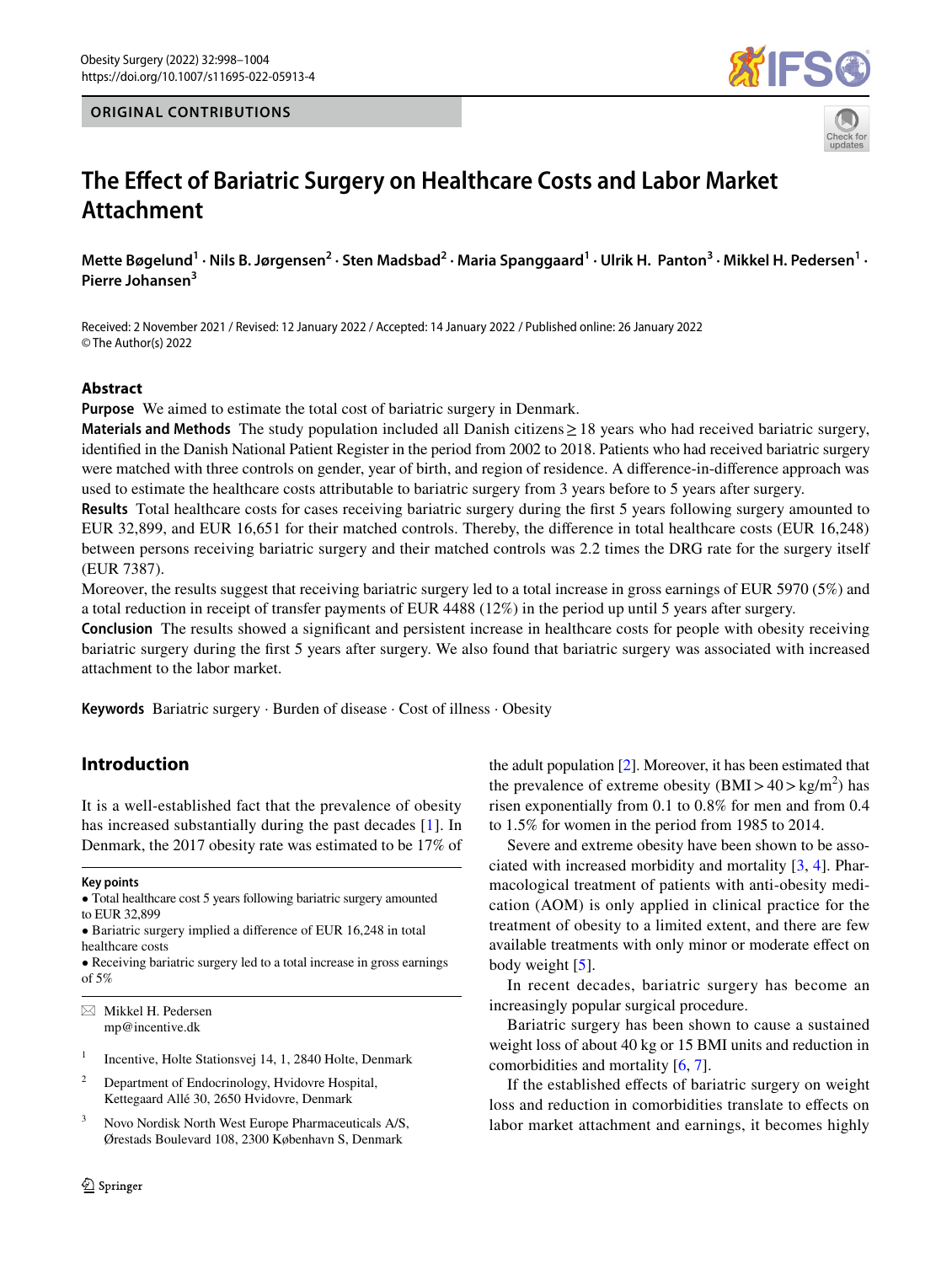relevant to establish both the total healthcare costs and the attributable efects on earnings and receipt of transfer payments (defned as social benefts primarily paid by the state such as pensions, sick leave, early retirement payments, and unemployment benefts) to assess the true cost-efectiveness of the procedure. It is also a well-established fact that bariatric surgery has a high risk of long- and short-term complications. For that reason, it becomes relevant to estimate the total healthcare and indirect costs as income and transfer payment associated with bariatric surgery.

In 2008, Larsen and co-authors [[8](#page-6-7)] found that bariatric surgery was associated with a statistically non-signifcant increase in healthcare costs, which was mostly attributed to inpatient hospitalizations. In addition to this, the study found a signifcant decrease in use of prescription medicine, as well as a slight positive effect on receipt of transfer payments and no signifcant efect on income.

Due to the study designs, previous epidemiologic and health economic research have been limited to estimating correlations between bariatric surgery and the endpoints of interest. In this study, we aim to estimate the direct and indirect costs associated with bariatric surgery. We suggest an alternative defnition of the control group, using patients who undergo bariatric surgery 6 years later. This was done to increase comparability between the controls and the cases and remove the bias originating from diferences in disease characteristics as well as unobservable diferences between the groups.

# **Material and Methods**

# **Study Population**

We performed a register-based retrospective cohort study which included adult patients who received bariatric surgery at the age of  $\geq$  18 at the date of bariatric surgery, i.e., the frst registration with the procedure code KJDF (including sublevels). To ensure that the estimated healthcare costs in the year of surgery captured all costs related to bariatric surgery, we defned the index date as the date 3 months before the date of surgery.

## **Matching with Control Population**

Each case was matched with three controls who received bariatric surgery 6 years after the case. We restricted the study period from 3 years prior to the case's index date to 5 years after, which meant that controls were only observed in the period leading up to their bariatric surgery, i.e., from 9 years before to 1 year before surgery. This ensured similarity in disease characteristics between cases and controls. Then, cases and controls were exactly matched on gender and region of residence and matched on date of birth using nearest neighbor matching. An illustration of the matching procedure is presented in the supplementary material along with an illustration in Suppl. Figure 1. This approach has previously been used to evaluate the efect of non-randomly assigned interventions [[9](#page-6-8), [10](#page-6-9)].

## **Data Sources**

All Danish residents are assigned a personal identifcation number, which is recorded in the Central Person Register along with information on date of birth, gender, and family relationships [\[11](#page-6-10)]. The personal identifcation number enables secure linkage of individuals across Danish national registers.

Patient-level data on somatic hospitalization was retrieved from the Danish National Patient Register (DNPR), which holds information on all somatic hospitalizations, outpatient activities, and emergency room contacts [\[12](#page-6-11)]. Data on operational procedures are recorded in the DNPR as procedure codes. Data on costs for healthcare services performed at Danish hospitals are registered separately as diagnosisrelated group (DRG) tarifs and were taken from the DRG registers. Contacts and costs in primary care are recorded in the National Health Service Register [[13](#page-6-12)]. Information on use of prescription medicines sold at Danish pharmacies was collected from the Danish National Prescription Register [[14\]](#page-6-13). Finally, information on gross earnings and transfer payments was taken from the Danish Income Register [\[15](#page-6-14)].

## **Endpoints**

Total healthcare costs included cost of inpatient hospitalizations, outpatient visits, psychiatric hospital contacts, and cost of prescription medicines and fees for general practitioners and specialists, which were priced using the DRG tarifs for admissions and outpatient visits, according to the DNPR.

Indirect costs as measured by productivity loss were prox-ied by earnings<sup>[1](#page-1-0)</sup> and receipt of transfer payments.

Finally, we estimated healthcare utilization as the average number of inpatient hospitalizations and outpatient contacts per year.

#### **Data Analysis**

The study population was followed from 3 years prior to index date (date of surgery) and up to 5 years after index

<span id="page-1-0"></span> $1$  Gross earnings consist of salary (including taxable and non-taxable salary, fringe benefts, severance payments, value of stock options, and sickness benefts paid by the employer), net profts from selfemployed business, and other taxable income (including fees from lectures and consulting business).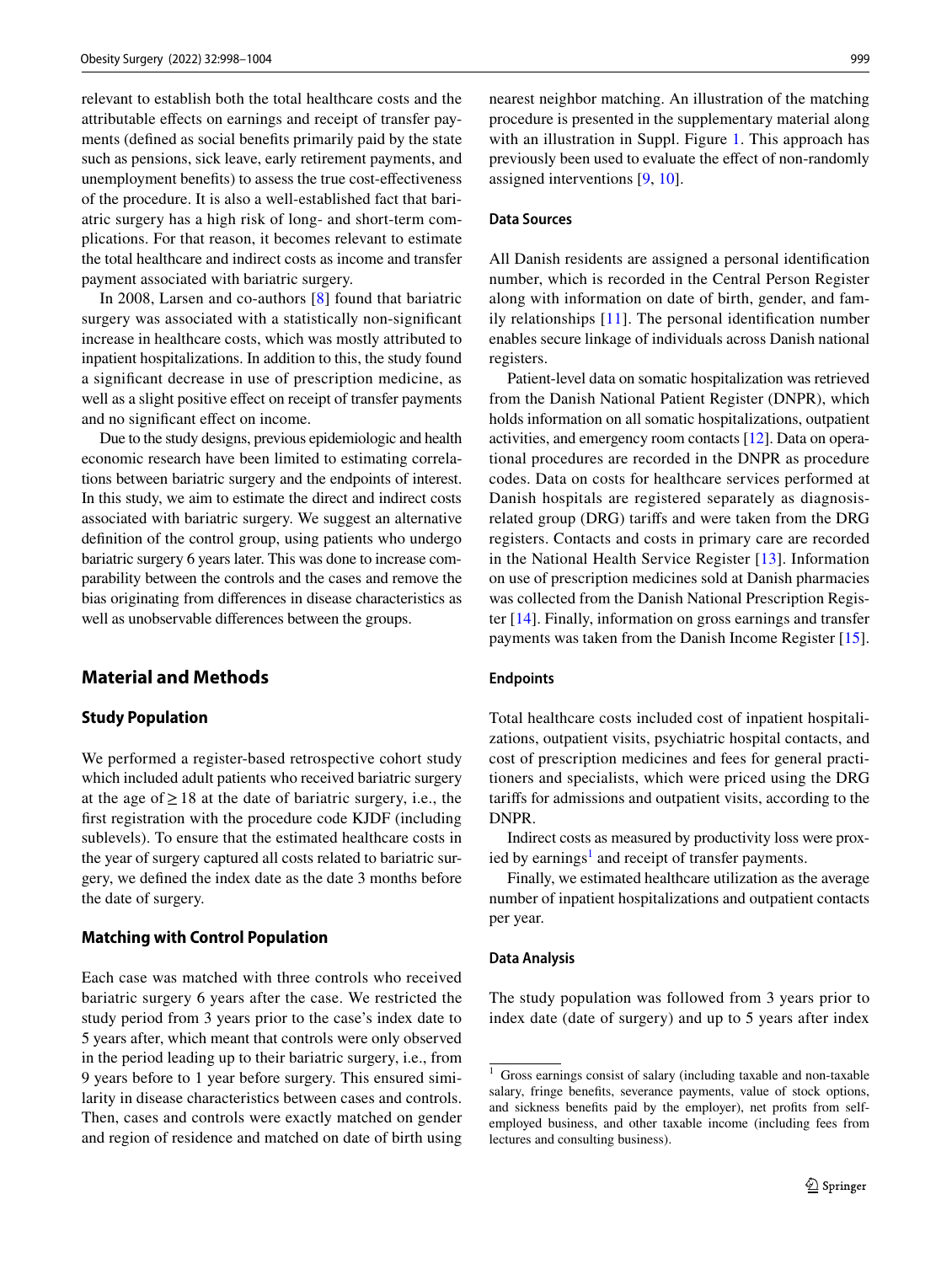date, death, emigration, or 31 December 2018, whichever occurred frst.

The effect of bariatric surgery on each defined endpoint was evaluated using two separate approaches: actual costs and attributable costs.

Actual costs were estimated as the cases' and controls' average costs in each year relative to the date of surgery for the case.

The cost and healthcare resource use attributable to bariatric surgery were estimated using a regression-based (ordinary least squares) diference-in-diference estimation strategy. In essence, this meant comparing the diference in the outcomes between cases and controls in each year with the diference in the year before the case received surgery.

In subgroup analyses, the direct and indirect costs were estimated according to the type of surgery, gender, age category, and year of surgery.

## **Ethical Considerations**

The study was register-based and complied with the regulations set up by the Danish Data Protection Agency (J. nr. 2014–54-0664). No ethical approval was needed.

# **Results**

# **Population**

A total of 19,826 persons received bariatric surgery between 1997 and 2018, according to the DNPR, of whom we were able to fnd suitable matches for 14,009 persons, who then comprised the study population. Among the study population, 77% were female and the average age at index date was 40.1 (SD: 9.7) years (Table [1\)](#page-2-0). Eighty-three percent of the cases received bariatric surgery before the change in the eligibility criteria in  $2010<sup>2</sup>$  $2010<sup>2</sup>$  Finally, 92% of persons included in the case population received gastric bypass.

## **Healthcare Costs**

The yearly healthcare costs for cases receiving bariatric surgery and their matched controls in the 3 years up to the index date were statistically signifcant diferent, with slightly higher costs in the operated population.

# <span id="page-2-0"></span>**Table 1** Characteristics of the study population

|                                 | Cases, $N(\%)$ | Controls, $N(\%)$ |
|---------------------------------|----------------|-------------------|
| Total                           | 14,009         | 40,298            |
| Gender                          |                |                   |
| Men                             | 3,155(23%)     | 8,968 (22%)       |
| Women                           | 10,854 (77%)   | 31,330 (78%)      |
| Age at surgery                  |                |                   |
| Mean age (SD)                   | 40.07(9.65)    | 39.79 (9.2)       |
| $18-24$ years                   | 720 (5%)       | 1,993 (5%)        |
| $25-34$ years                   | 3,444(25%)     | 10,093 (25%)      |
| $35-44$ years                   | 5,297 (38%)    | 15,503 (38%)      |
| $45-55$ years                   | 3,411 (24%)    | 10,643 (26%)      |
| Above 55 years                  | 1,137(8%)      | 2,066(5%)         |
| Index year                      |                |                   |
| 2002-2010                       | 11,599 (83%)   | 33,382 (83%)      |
| 2011-2018                       | 2,410 (17%)    | 6,916 (17%)       |
| Type of surgery                 |                |                   |
| Gastric bypass                  | 12,951 (92%)   | NA                |
| Gastric banding                 | 957 (7%)       | <b>NA</b>         |
| Other                           | 101 $(1%)$     | NA                |
| Educational level, $n$ (%)      |                |                   |
| Primary or no education         | 4,058 (29%)    | 11,368 (28%)      |
| Secondary                       | 6,668(48%)     | 18,489 (46%)      |
| Short cycle tertiary            | 508 (4%)       | 1,594 (4%)        |
| Bachelor's or equivalent        | 2,302 (16%)    | 7,010 (17%)       |
| Master's or higher              | 259 (2%)       | 998 (2%)          |
| <b>Education</b> unknown        | 214(2%)        | 839 (2%)          |
| Employment status in index year |                |                   |
| Employed                        | 9,564(68%)     | 28,875 (72%)      |
| Unemployed                      | 4,445 (32%)    | 11,423 (28%)      |

The table presents the characteristics of the cases in the study population and disease characteristics of the persons who received bariatric surgery, included in the study population in the index year

Abbreviations: *SD* standard deviation, *n* number of persons

The average yearly individual healthcare costs throughout all post-surgery years were also estimated to be statistically signifcant diferent and more than 97% higher among persons who received bariatric surgery compared with their matched controls.

Total yearly healthcare costs were the highest in the year following the index date, with an estimated increase of EUR 9046 ( $p < 0.01$ ), of which the direct cost of the procedure made up an average of EUR 7387. In the years after surgery (year 1 to year 4), bariatric surgery was estimated to increase the yearly healthcare costs signifcantly, between EUR 1303 (*p*<0.01) in year 1 to EUR 673 (*p*<0.01) in year 4. The diference-in-diference estimates are presented in the top panel of Table [2](#page-3-0).

The mean total healthcare costs per year for persons receiving bariatric surgery for cases and their matched

<span id="page-2-1"></span><sup>2</sup> Before 2010, persons aged 18 and above were eligible for receiving bariatric surgery in Denmark if they had a BMI>40 or had a BMI>35 and were diagnosed with at least one comorbidity. From December 2010, the eligibility criteria were restricted such that it was only persons with a BMI>50 and persons with a BMI>40 who had at least one comorbidity who were eligible for receiving bariatric surgery.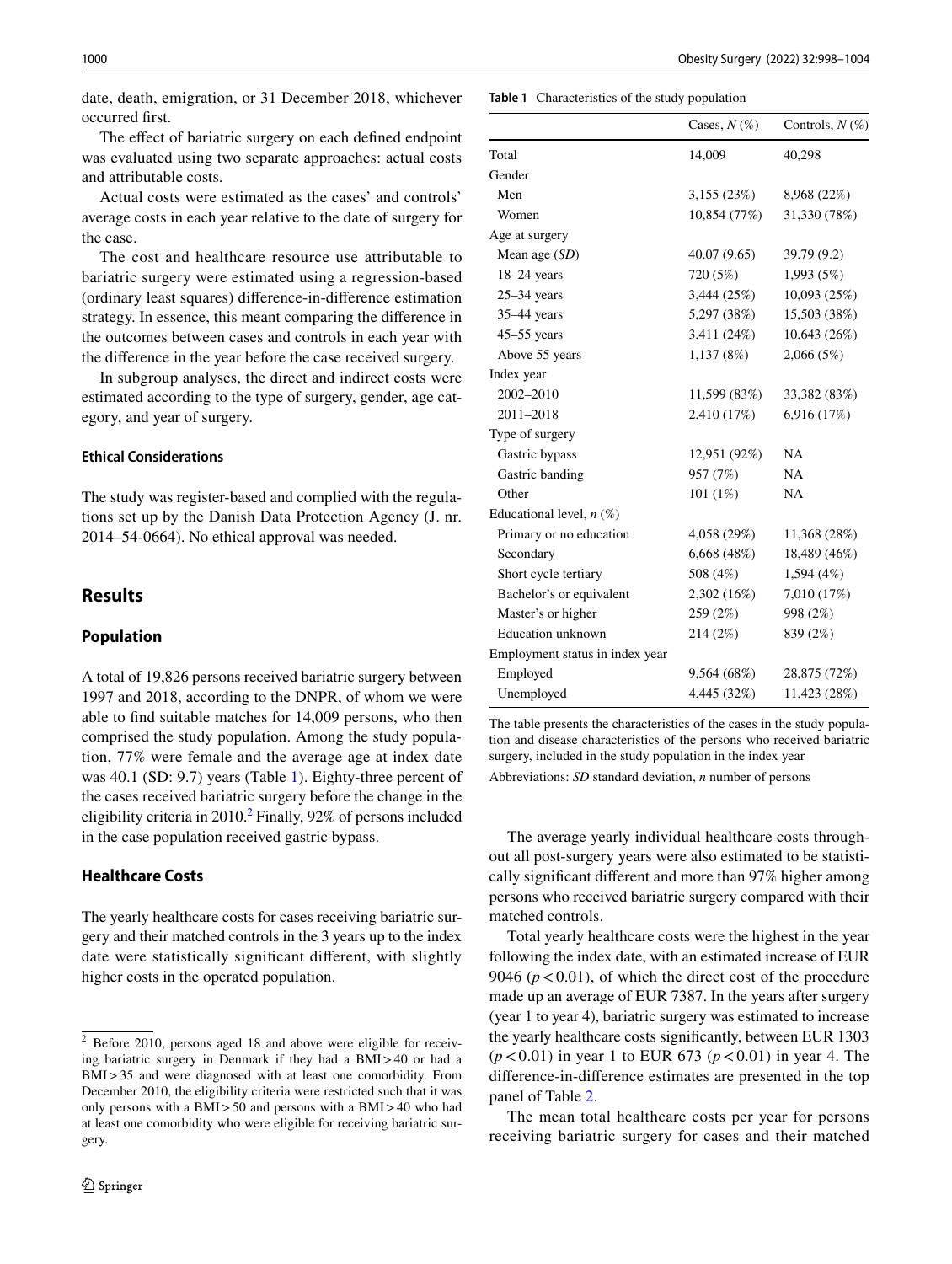<span id="page-3-0"></span>**Table 2** Attributable costs of bariatric surgery per year 3 years prior to surgery to 5 years after, EUR per person

|                                                      | Year -3               | Year-2               | Year-1<br>(base year) | Year <sub>0</sub>                 | Year 1                   | Year 2                          | Year 3                   | Year 4               | Total(Years0-4) |
|------------------------------------------------------|-----------------------|----------------------|-----------------------|-----------------------------------|--------------------------|---------------------------------|--------------------------|----------------------|-----------------|
| Total population ( $n = 14,009$ )                    |                       |                      |                       |                                   |                          |                                 |                          |                      |                 |
| Cost of inpatient hospitalizations                   | $197***$              | $194***$             | $\mathbf{0}$          | 8,902***                          | $1,653***$               | $\textbf{1,808}^{\ast\ast\ast}$ | $1,844***$               | $1,426***$           | 15,634          |
| Cost of somatic inpatient hospitaliza-<br>tions      | 26                    | $180^{\ast\ast\ast}$ | $\boldsymbol{0}$      | $8,808***$                        | $1{,}452^{\ast\ast\ast}$ | $1,\!570^{***}$                 | $1{,}584^{\ast\ast\ast}$ | $1,138***$           | 14,553          |
| Cost of psychiatry inpatient hospitali-<br>zations   | $171^{\ast\ast\ast}$  | 14                   | $\overline{0}$        | $94***$                           | $201***$                 | $238***$                        | $262***$                 | $287^{\ast\ast\ast}$ | 1,082           |
| Cost of outpatient visits                            | $-404***$             | $-308***$            | $\mathbf{0}$          | $290***$                          | $-154***$                | $-305***$                       | $-420***$                | $-481***$            | $-1.070$        |
| Cost of somatic outpatient contacts                  | $-442***$             | $-361***$            | $\mathbf{0}$          | $299***$                          | $-178^{\ast\ast\ast}$    | $-343***$                       | $-468***$                | $-537***$            | $-1,228$        |
| Cost of psychiatry outpatient contacts               | $38***$               | $53***$              | $\mathbf{0}$          | $-9$                              | 24                       | $37***$                         | $49***$                  | $57***$              | 158             |
| Primary care visits                                  | $-12^{**}$            | $-14***$             | $\mathbf{0}$          | $-6$                              | $-33***$                 | $-49***$                        | $-60***$                 | $-73***$             | $-220$          |
| Prescription medicine                                | $-10$                 | 6                    | $\mathbf{0}$          | $-140***$                         | $-164***$                | $-179***$                       | $-169***$                | $-200***$            | $-851$          |
| Anti-obesity medication                              | $\overline{c}$        | 1                    | $\mathbf{0}$          | $-6***$                           | $-12***$                 | $-11^{\ast\ast\ast}$            | $-9***$                  | $-9***$              | $-47$           |
| Psycholeptics and psychoanaleptics                   | $-2$                  | $\overline{2}$       | $\Omega$              | $-15***$                          | $-14***$                 | $-7$ <sup>*</sup>               | $\Omega$                 | 6                    | $-30$           |
| Other prescription medicine                          | $-10$                 | 3                    | $\mathbf{0}$          | $-119***$                         | $-138***$                | $-162***$                       | $-159***$                | $-196***$            | $-774$          |
| Total attributable healthcare costs                  | $-229***$             | $-123$               | $\overline{0}$        | $9,046***$                        | $1,303***$               | $1{,}275^{\ast\ast\ast}$        | $1,195***$               | $673***$             | 13,493          |
| Patients receiving gastric bypass $(n=12,951)$       |                       |                      |                       |                                   |                          |                                 |                          |                      |                 |
| Cost of inpatient hospitalizations                   | $243***$              | $246***$             | $\mathbf{0}$          | $8,665***$                        | $1,741***$               | $1,923***$                      | $1,945***$               | $1,524***$           | 15,800          |
| Cost of outpatient visits                            | $-385***$             | $-295***$            | $\mathbf{0}$          | $252***$                          | $-159***$                | $-281***$                       | $-409***$                | $-454***$            | $-1,051$        |
| Primary care visits                                  | $-11$ <sup>*</sup>    | $-15$ <sup>*</sup>   | $\Omega$              | $-5$                              | $-32***$                 | $-47***$                        | $-61***$                 | $-72***$             | $-218$          |
| Prescription medicine                                | $-8$                  | 6                    | $\Omega$              | $-143***$                         | $-164***$                | $-183***$                       | $-171***$                | $-202***$            | $-864$          |
| Total attributable healthcare costs                  | $-160*$               | $-57$                | $\boldsymbol{0}$      | $\textbf{8{,768}}^{\ast\ast\ast}$ | $1,387***$               | $1,412***$                      | $1,303***$               | $796***$             | 13,666          |
| Patients receiving other type of surgery $(n=1,058)$ |                       |                      |                       |                                   |                          |                                 |                          |                      |                 |
| Cost of inpatient hospitalizations                   | $-320$                | $-445$               | $\mathbf{0}$          | $11,779***$                       | $539*$                   | 360                             | $568*$                   | 189                  | 13,435          |
| Cost of outpatient visits                            | $-601^{\ast\ast\ast}$ | $-459***$            | $\theta$              | $746***$                          | $-115$                   | $-622***$                       | $-561^{\ast\ast\ast}$    | $- \, 820^{***}$     | $-1,371$        |
| Primary care visits                                  | $-27$                 | $-9$                 | $\mathbf{0}$          | $-17$                             | $-43$                    | $-66^{**}$                      | $-48$ <sup>*</sup>       | $-\,84^{***}$        | $-259$          |
| Prescription medicine                                | $-35$                 | $\mathbf{1}$         | $\mathbf{0}$          | $-109**$                          | $-155***$                | $-137***$                       | $-136***$                | $-164***$            | $-701$          |
| Total attributable healthcare costs                  | $-983***$             | $-911***$            | $\mathbf{0}$          | $12{,}400^{\ast\ast\ast}$         | 227                      | $-466$                          | $-177$                   | $-879$               | 11,105          |

The table presents the diference-in-diference estimates for patients receiving bariatric surgery compared with their matched controls by cost category. Estimates were signifcant at \*10%, \*\*5%, \*\*\*1%



<span id="page-3-1"></span>**Fig. 1** Total healthcare costs per year relative to receiving bariatric surgery for cases and controls, EUR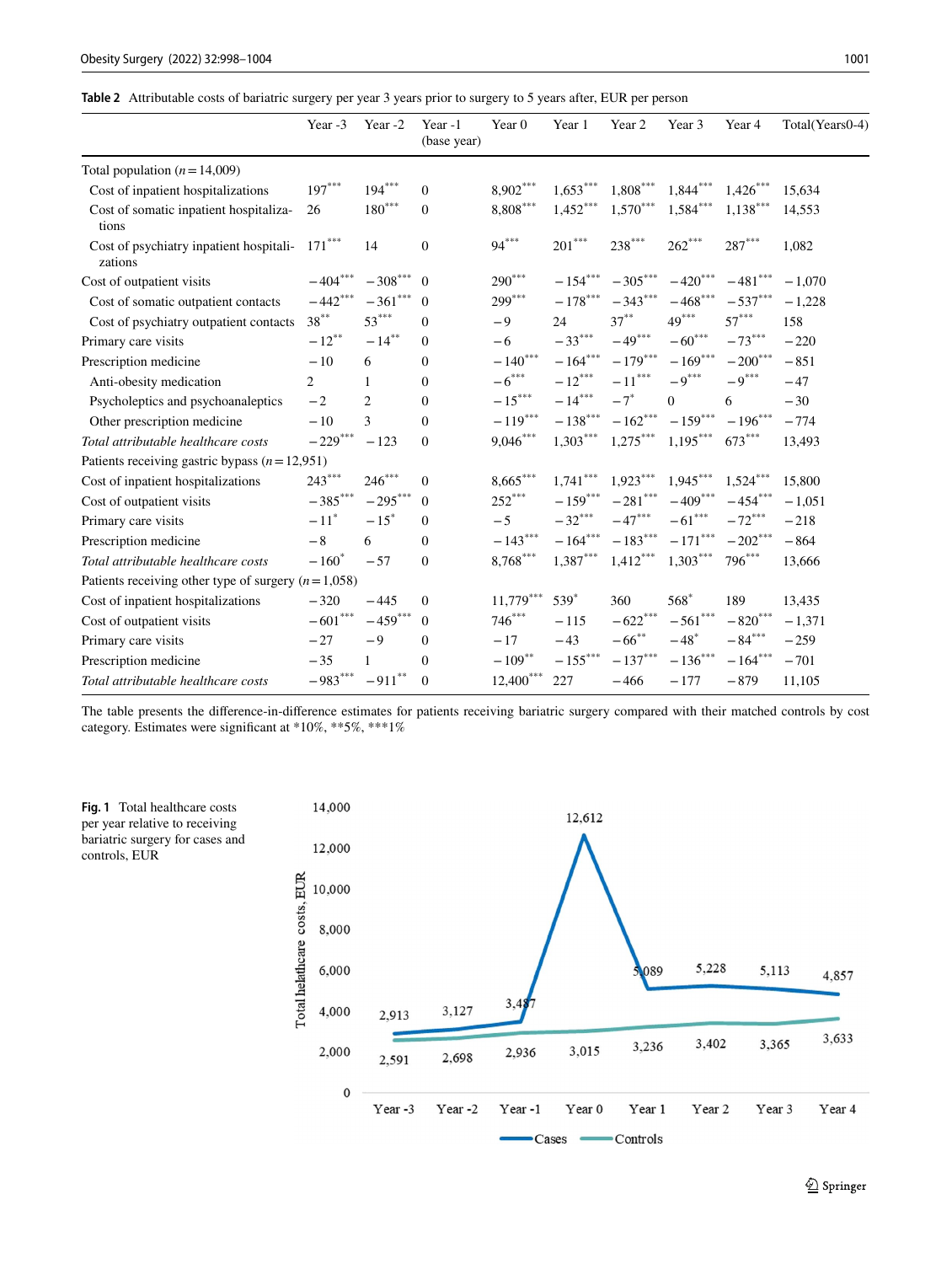<span id="page-4-0"></span>**Fig. 2** Breakdown of total healthcare costs among cases from year 0 to year 4 and b attributable healthcare costs from year 0 to year 4. Abbreviations: AOM = Anti-obesity medication, DRG = Diagnosisrelated group.



controls are presented in Fig. [1](#page-3-1). The fgure shows that accumulated healthcare costs during the frst 5 years after surgery amounted to EUR 32,899 for cases receiving bariatric surgery and EUR 16,651 for their matched controls. This implied a diference of EUR 16,248, which is 2.2 times the DRG rate for the surgery on its own (EUR 7387).

 $\blacksquare$  Inpatient hospitalizations

• Other prescription medicines

 $\blacksquare$  Outpatient visits  $\blacksquare$  Primare care visits

 $= AOM$ 

Figure [2](#page-4-0) illustrates the breakdown of total health care cost among cases. The main driver of the increase in individual healthcare costs in the year after surgery was identifed to be costs related to somatic inpatient hospitalizations. Even so, bariatric surgery was estimated to reduce healthcare costs associated with outpatient visits as well as costs related to primary care visits and prescription medicines. It is important to note that the total attributable healthcare costs per year gradually decreased and were EUR 673 at year 4 after surgery.

The remainder of Table [2](#page-3-0) presents the estimates of healthcare costs attributable to bariatric surgery per year from 3 years before surgery to 4 years after surgery by type of gastric procedure. Overall, results showed similar patterns for persons who had received gastric bypass and for persons who had received gastric banding or sleeve gastrectomy.

# **Efect on Gross Earnings and Transfer Payments**

Bariatric surgery influenced both earnings and receipt of transfer payments as shown in Table [3](#page-4-1). Specifically, no statistically significant changes in earnings and receipt of transfer payments were observed in the year of surgery. The opposite was detected for both outcomes in the period after surgery, where earnings increased significantly and the receipt of transfer payments decreased significantly. In total, the estimates suggest that bariatric

|                                           | Year $-3$ | Year -2 Year -1 | (base)<br>year) | Year 0   | Year 1     | Year 2                | Year 3                              | Year 4     | Total cost<br>(years $0-4$ ) |
|-------------------------------------------|-----------|-----------------|-----------------|----------|------------|-----------------------|-------------------------------------|------------|------------------------------|
| All patients                              |           |                 |                 |          |            |                       |                                     |            |                              |
| Gross earnings                            | 171       | $-38$           | $\Omega$        | $-233$   | $1,136***$ | $1,178***$            | $2,064***$                          | $1,826***$ | 5.970                        |
| Receipt of transfer payments              | $-225$    | $-228$          | $\Omega$        | 114      | $-682***$  |                       | $-1,265***$ $-1,270***$ $-1,384***$ |            | $-4.488$                     |
| Patients receiving bypass $(n=12.951)$    |           |                 |                 |          |            |                       |                                     |            |                              |
| Gross earnings                            | 96        | $-48$           | $\Omega$        | $-153$   | $1,230***$ | $1,265***$            | $2,174***$                          | $1,910***$ | 6.473                        |
| Receipt of transfer payments              | $-171$    | $-209$          | $\Omega$        | 88       | $-698***$  |                       | $-1,284***$ $-1,279***$ $-1,409***$ |            | $-4.961$                     |
| Patients not receiving bypass $(n=1.058)$ |           |                 |                 |          |            |                       |                                     |            |                              |
| Gross earnings                            | 1.050     | 43              | $\theta$        | $-1,171$ | - 17       | 129                   | 740                                 | 801        | 516                          |
| Receipt of transfer payments              | $-836$    | $-421$          | $\Omega$        | 382      | $-525$     | $-1.061$ <sup>*</sup> | $-1,193$ <sup>**</sup>              | $-1.098^*$ | $-3.495$                     |

<span id="page-4-1"></span>

|  |  |  |  |  | Table 3 Attributable earnings and receipt of transfer payments per year 3 years prior to surgery to 5 years after, EUR per person |  |
|--|--|--|--|--|-----------------------------------------------------------------------------------------------------------------------------------|--|
|--|--|--|--|--|-----------------------------------------------------------------------------------------------------------------------------------|--|

The table presents the diference-in-diference estimates for gross earnings and receipt of transfer payments for patients receiving bariatric surgery compared with their matched controls by cost category and type of surgery. Estimates were signifcant at \*10%, \*\*5%, \*\*\*1%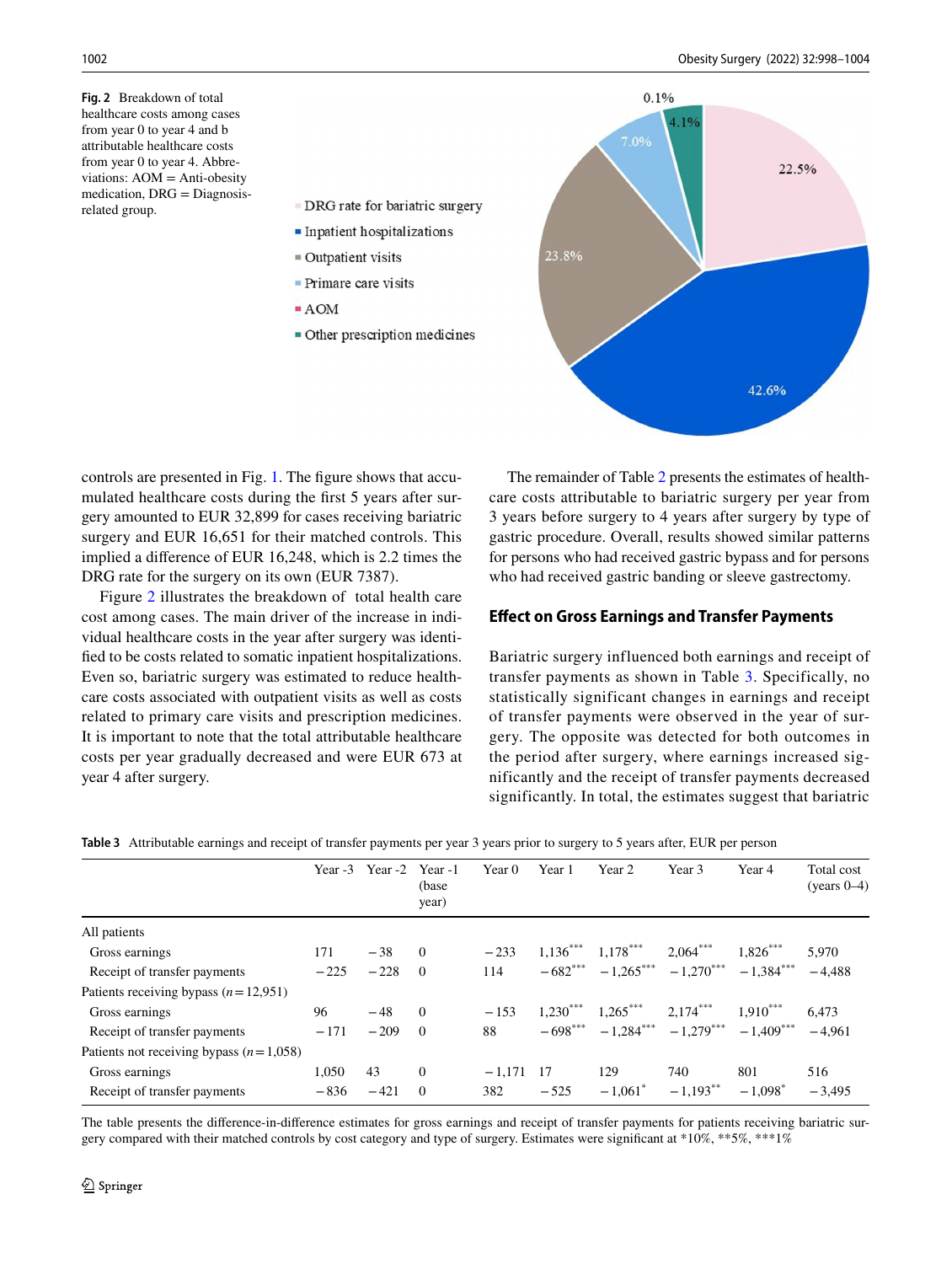<span id="page-5-0"></span>**Table 4** Total attributable healthcare costs, earnings, and receipt of transfer payments by subpopulation from year 0 to year 4, EUR per person

|                     | care costs | Total health - Total earnings | Total<br>transfer<br>payments |
|---------------------|------------|-------------------------------|-------------------------------|
| Gender              |            |                               |                               |
| Male                | 8,341      | 4,565                         | $-4,594$                      |
| Female              | 14,980     | 6,372                         | $-4.459$                      |
| Age-group           |            |                               |                               |
| Age 18–24           | 17,798     | 11,322                        | $-7,161$                      |
| Age 25–34           | 15,663     | 8.661                         | $-7.496$                      |
| Age 35–44           | 13,705     | 7.045                         | $-3,263$                      |
| Age 45-54           | 10,616     | 2.642                         | $-3.689$                      |
| Age $55+$           | 11,780     | $-749$                        | $-1.742$                      |
| Period of surgery   |            |                               |                               |
| Surgery before 2010 | 14,361     | 8,907                         | $-5,613$                      |
| Surgery after 2010  | 12,529     | 2,717                         | $-3,246$                      |

The table presents total attributable healthcare costs, earnings, and receipt of transfer payments by subpopulation estimated as the sum of the diference-in-diference estimates for each outcome in the period from index date to 4 years after surgery

surgery increased total earnings per person by EUR 5970 and reduced total receipt of transfer payments per person by EUR 4488 from the year of surgery until 4 years after surgery. In addition to this, we found that on average 45.7% of persons receiving bariatric surgery increased their yearly earnings in the post-surgery years and 41.7% reduced their receipt of transfer payments.

Again, the estimates suggest that the effect of receiving bariatric surgery on a person's labor market attachment, shown in gross earnings and receipt of transfer payments, was similar between persons receiving gastric bypass and persons receiving bariatric surgery in the form of sleeve gastrectomy or gastric banding, although the estimated effect was significant and slightly stronger for patients receiving gastric bypass.

#### **Subgroup Analysis**

Table [4](#page-5-0) presents the estimates of the total attributable healthcare costs, earnings, and receipt of transfer payments from the year of surgery until 4 years after surgery for different subgroups. The subgroup analyses showed that women receiving bariatric surgery had higher healthcare costs in the years following surgery, EUR 14,980, relative to men, EUR 8341, and also experienced a higher increase in earnings.

In addition to this, the subgroup analyses showed higher healthcare costs, higher increase in earnings, and reduction in receipt of transfer payments for persons receiving bariatric surgery at a young age.

## **Discussion**

This study documented that there were substantial healthcare costs connected to receiving bariatric surgery up to 5 years after surgery. Total attributable healthcare costs in the 5 years following surgery were estimated to be EUR 13,493.

In addition to this, we found that receiving bariatric surgery increased the average labor market participation by statistically signifcantly increasing gross earnings by EUR 5970 and reducing receipt of transfer payments by EUR 4488 in the 5 years following surgery.

These results contradict the fndings of Larsen and coauthors  $[8]$  $[8]$ , who were unable to detect significant differences in healthcare costs, except in the year of surgery, when comparing patients who received bariatric surgery in 2010 with a matched control group that contained persons who did not undergo bariatric surgery but did meet the criteria for bariatric surgery. Similarly, the study was not able to detect signifcant efects of receiving bariatric surgery on income and transfer payments during the frst 3 years after surgery.

We ascribe the diferences in the results to the diference in the choice of a control group that enables us to make a causal interpretation of the estimates from nonexperimental data by ensuring similarity in disease characteristics between cases and controls.

The results highlight that the costs attributable to bariatric surgery are much higher than the DRG rate for the surgery itself and thereby emphasize the importance of employing robust cost estimates when modeling the costefectiveness of interventions in the treatment of obesity.

Although substantial costs are connected to bariatric surgery, the procedure leads to an improvement in health and quality of life among this group of people which is also evident in the increased labor market attachment after bariatric surgery.

## **Limitations**

One potentially confounding factor of the study is caused by the definition of the control group. By matching patients who receive bariatric surgery with controls who also receive surgery but 6 years later, the cases and the controls will potentially not be at the same disease stage during the study period. In addition to this, it also meant that we were only able to include patients who received surgery before 2013 in the case population.